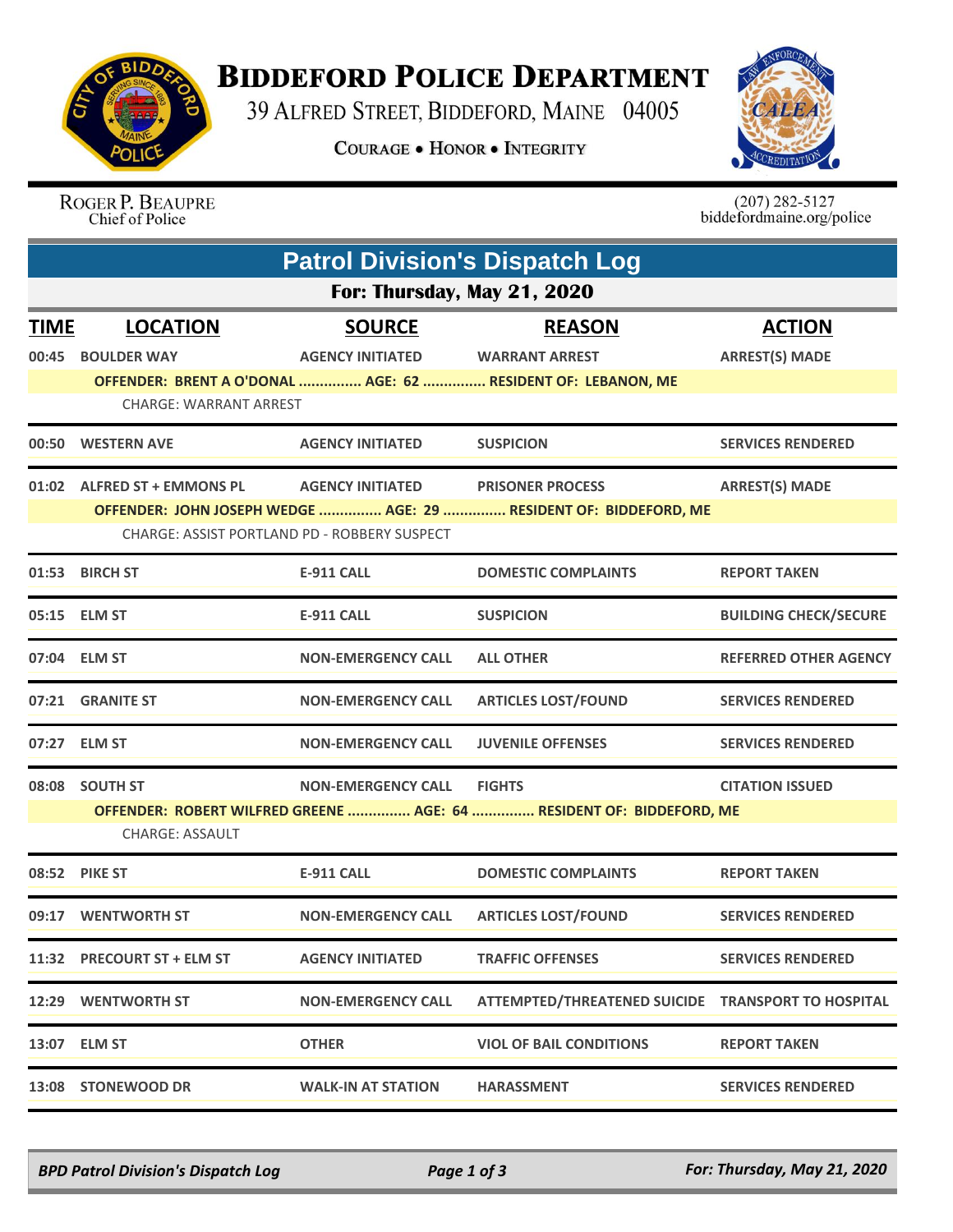| <b>TIME</b> | <b>LOCATION</b>                                                                                                                          | <b>SOURCE</b>             | <b>REASON</b>                                                   | <b>ACTION</b>             |
|-------------|------------------------------------------------------------------------------------------------------------------------------------------|---------------------------|-----------------------------------------------------------------|---------------------------|
|             | 13:23 SAND DOLLAR HAVEN                                                                                                                  | <b>E-911 CALL</b>         | 911 MISUSE                                                      | <b>SERVICES RENDERED</b>  |
|             | 13:36 CENTER ST                                                                                                                          | <b>E-911 CALL</b>         | 911 MISUSE                                                      | <b>SERVICES RENDERED</b>  |
| 14:15       | <b>GRANITE POINT RD</b>                                                                                                                  | <b>NON-EMERGENCY CALL</b> | <b>PARKING COMPLAINT</b>                                        | <b>SERVICES RENDERED</b>  |
|             | 14:46 ALFRED ST                                                                                                                          | <b>NON-EMERGENCY CALL</b> | <b>WARRANT SERVICE</b>                                          | <b>SERVICES RENDERED</b>  |
|             | <b>14:54 GERTRUDE AVE</b>                                                                                                                | <b>NON-EMERGENCY CALL</b> | <b>SCAM</b>                                                     | <b>REPORT TAKEN</b>       |
|             | 15:08 MAINE TPKE + ALFRED ST                                                                                                             | <b>E-911 CALL</b>         | <b>CHECK WELFARE</b>                                            | <b>GONE ON ARRIVAL</b>    |
|             | 15:18 POOL ST                                                                                                                            | <b>E-911 CALL</b>         | 911 MISUSE                                                      | <b>DISPATCH HANDLED</b>   |
|             | 15:34 GOVE ST                                                                                                                            | <b>NON-EMERGENCY CALL</b> | <b>DOMESTIC COMPLAINTS</b>                                      | <b>SERVICES RENDERED</b>  |
|             | 15:37 ALFRED ST                                                                                                                          | <b>NON-EMERGENCY CALL</b> | <b>TRAINING DISPATCH</b>                                        | <b>NO ACTION REQUIRED</b> |
|             | <b>15:40 RATHIER ST</b>                                                                                                                  | <b>NON-EMERGENCY CALL</b> | <b>CHECK WELFARE</b>                                            | <b>NO ACTION REQUIRED</b> |
|             | 15:40 WESLEY DR                                                                                                                          | <b>NON-EMERGENCY CALL</b> | <b>SCAM</b>                                                     | <b>REPORT TAKEN</b>       |
|             | 15:43 STONEWOOD DR                                                                                                                       | <b>WALK-IN AT STATION</b> | <b>PAPERWORK</b>                                                | <b>PAPERWORK SERVED</b>   |
|             | 15:59 MAY ST                                                                                                                             | <b>NON-EMERGENCY CALL</b> | <b>MENTAL ILLNESS CASES</b>                                     | <b>SERVICES RENDERED</b>  |
|             | 16:37 WEST ST                                                                                                                            | <b>WALK-IN AT STATION</b> | <b>CIVIL COMPLAINT</b>                                          | <b>CIVIL COMPLAINT</b>    |
|             | 16:37 HIGH ST                                                                                                                            | <b>NON-EMERGENCY CALL</b> | <b>VIOL PROTECTION FROM ABUSE</b>                               | <b>REPORT TAKEN</b>       |
|             | 17:21 WEST ST + GUINEA RD                                                                                                                | <b>E-911 CALL</b>         | <b>OPERATING UNDER INFLUENCE</b>                                | <b>ARREST(S) MADE</b>     |
|             | <b>CHARGE: OPERATE VEHICLE WITHOUT LICENSE</b><br>CHARGE: OUI (DRUGS OR COMBO), 1 PRIOR<br><b>CHARGE: VIOLATING CONDITION OF RELEASE</b> |                           | OFFENDER: MARSHALL R GAGNE  AGE: 47  RESIDENT OF: KENNEBUNK, ME |                           |
|             | 19:06 WELLS PL                                                                                                                           | <b>E-911 CALL</b>         | 911 MISUSE                                                      | <b>NO ACTION REQUIRED</b> |
|             | 19:08 SOUTH ST                                                                                                                           | <b>E-911 CALL</b>         | <b>DISTURBANCE / NOISE</b>                                      | <b>WARNING ISSUED</b>     |
|             | 19:36 ELM ST                                                                                                                             | <b>NON-EMERGENCY CALL</b> | <b>JUVENILE OFFENSES</b>                                        | <b>FIELD INTERVIEW</b>    |
| 19:40       | <b>FREEMAN ST</b>                                                                                                                        | <b>NON-EMERGENCY CALL</b> | <b>CRIMINAL MISCHIEF</b>                                        | <b>REPORT TAKEN</b>       |
|             | 19:48 CENTER ST                                                                                                                          | <b>NON-EMERGENCY CALL</b> | <b>ALL OTHER</b>                                                | <b>NO ACTION REQUIRED</b> |
| 20:00       | <b>MASON ST</b>                                                                                                                          | <b>E-911 CALL</b>         | 911 MISUSE                                                      | <b>NEGATIVE CONTACT</b>   |
|             | <b>20:13 PINE ST</b>                                                                                                                     | <b>E-911 CALL</b>         | 911 MISUSE                                                      | <b>NO ACTION REQUIRED</b> |

*BPD Patrol Division's Dispatch Log Page 2 of 3 For: Thursday, May 21, 2020*